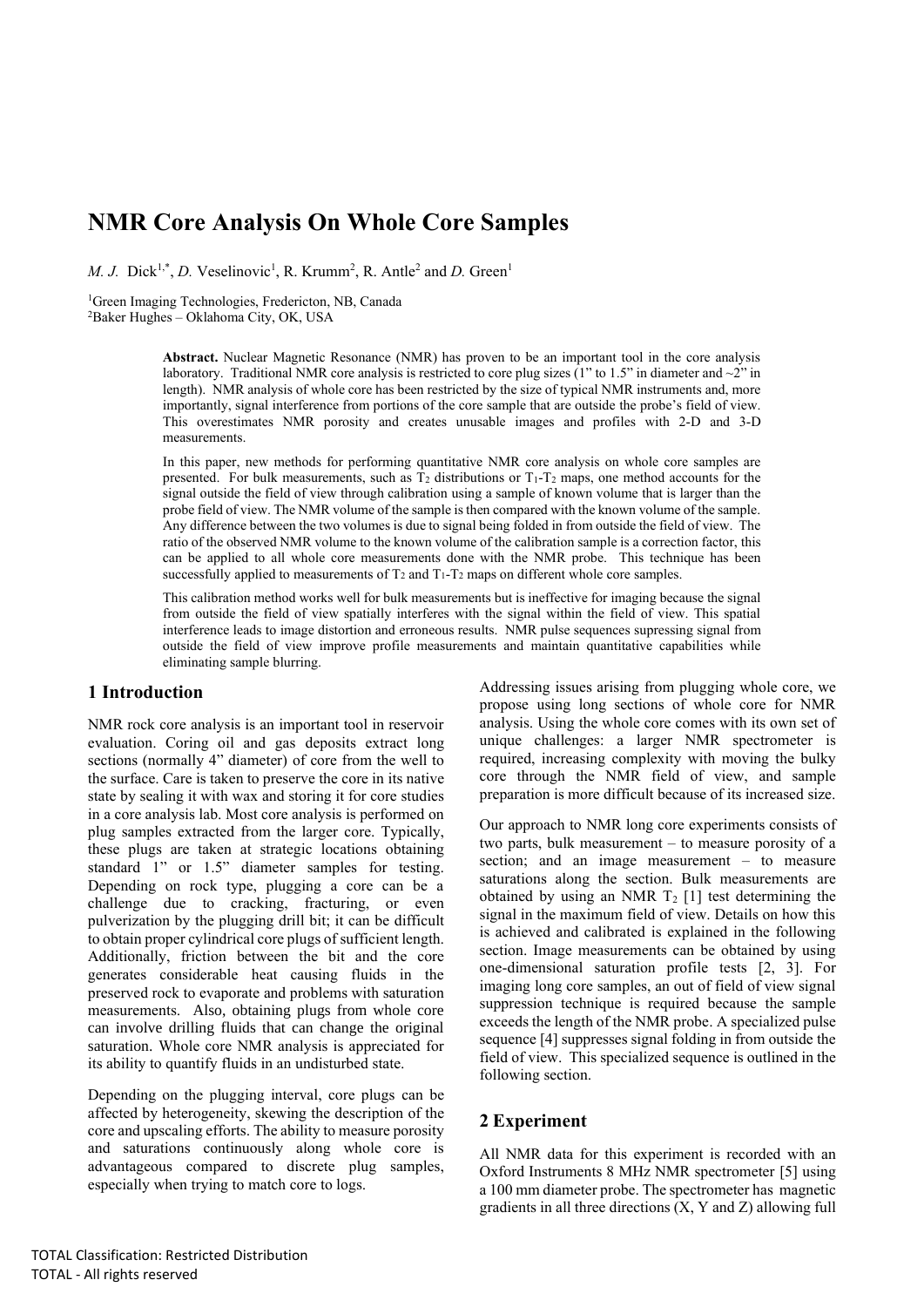profile measurements. Gradients allow for localized measurements of small volumes by dephasing protons outside the volume of interest; this allows for "scanning" data acquisition where volumes or "slices" are acquired sequentially. Green Imaging Technologies software was employed for data acquisition, inversion, reconstruction, and analysis [6].

Two pieces of whole core (from the same core) were used for this study, one long (40 cm) and one short (10 cm). The core was from a well from the Sweetwater region of Wyoming at a depth range of 7140-7145 feet. Table 1 summarizes the physical properties of each sample and Figure 1 shows an image of the longer core. Prior to the NMR scans, each piece of core was saturated with 2% KCl brine. 2% KCl was chosen to prevent dissolution of the sample by pure water. Saturation was performed in a high-pressure vessel with an overburden pressure of 10,000 PSI. The porosity data summarized in Table 1 was derived from the NMR data. This is the most accurate measure of porosity recorded on these samples. Porosity derived from mass data is prone to error such as grain loss which can affect the porosity derived. A hydraulic lift was employed to control the movement of the longer core through the spectrometer.

| <b>Core Sample</b> | <b>Short</b> | Long   |
|--------------------|--------------|--------|
| Core Diameter (cm) | 6.70         | 6.66   |
| Core Length (cm)   | 10.18        | 40.0   |
| Bulk Volume (mL)   | 358.9        | 1393.4 |
| Porosity (p.u.)    | 194          | 11.52  |

**Table 1:** Sample Information



**Figure 1:** Long Sample

## **3 Results**

### **3.1. Calibration of field of view**

The first step of bulk measurements on whole core is mapping the probe field of view. A 10 cm diameter and 1 cm long glass vial is filled with a calibration fluid containing a mixture of  $CuSO<sub>4</sub>$  in water.  $CuSO<sub>4</sub>$  is paramagnetic and reduces the bulk relaxation time of the fluid. The pancake shaped calibration sample is laid flat in the magnet's field and is moved along its vertical axis in 1 cm steps. At each step, a  $T_2$  test is used to measure the observed volume. The change in observed volume vs. displacement along the vertical axis (Figure 2 – Red Trace)) shows that the probe does not have a field of view with sharp edges. Instead, the observed signal rolls off more gradually along the vertical axis of the magnet. This makes assigning a fixed field of view more difficult. Based on the map plotted in Figure 2, the probe field of view is estimated to be 14 cm  $(\pm 7 \text{ cm})$  (Figure 2 – Blue Box). Clearly, this is just an estimate of the field of view

because samples > 14 cm will have some fraction of their total observed signal from contributions beyond the field of view estimated as  $\pm 7$  cm. The derivative also shows that samples within the field of view do not uniformly contribute to the total observed signal. For example, material at a displacement of -5 cm contributes only 75% of the equivalent amount of material at 0 cm of displacement.



**Figure 2:** Probe field of view measurement profile.

To complete a bulk NMR measurement on a long piece of core, varying contributions to overall signal intensity along the vertical axis of the magnet need to be calibrated. To do this, a Teflon tube (62 cm in length and 3.71 cm in diameter) is filled with calibration fluid (CuSO4) and centred within the field of view. A  $T_2$  acquisition then measures the observed volume of the fluid in the tube within the field of view. As shown in Equation 1, the observed NMR volume was compared to the geometric cylinder volume whose diameter is the same as the Teflon vial and length is in the field of view of the NMR probe. This is the effective volume the NMR measurement should observe.

$$
\frac{NMR\,Volume}{Geometric\,Vol} = \frac{NMR\,Volume}{\pi r^2 l} = \frac{156.44\,ml}{151.3\,ml} = 1.03367\,\,(1)
$$

The ratio of the observed NMR volume to the geometric cylinder volume is the correction factor applied to any NMR measurements taken of core longer than the field of view of the magnet. In other words, the observed NMR volume overestimates the true geometric volume by approximately 3%. As a result, the observed NMR volume should be divided by this calibration factor to compensate the true volume of core within the field of view. Because the calibration constant was determined using a long uniform liquid calibration source, this method assumes that the core sample is also homogeneous along its length and is longer than the field of view of the magnet.. However, this method can be applied to any rock type (conventional or unconventional) if it is homogeneous. In addition, experimental conditions such pressure or temperature will have no effect on the calibration.

#### **3.2. Porosity measurement of long core using calibration factor**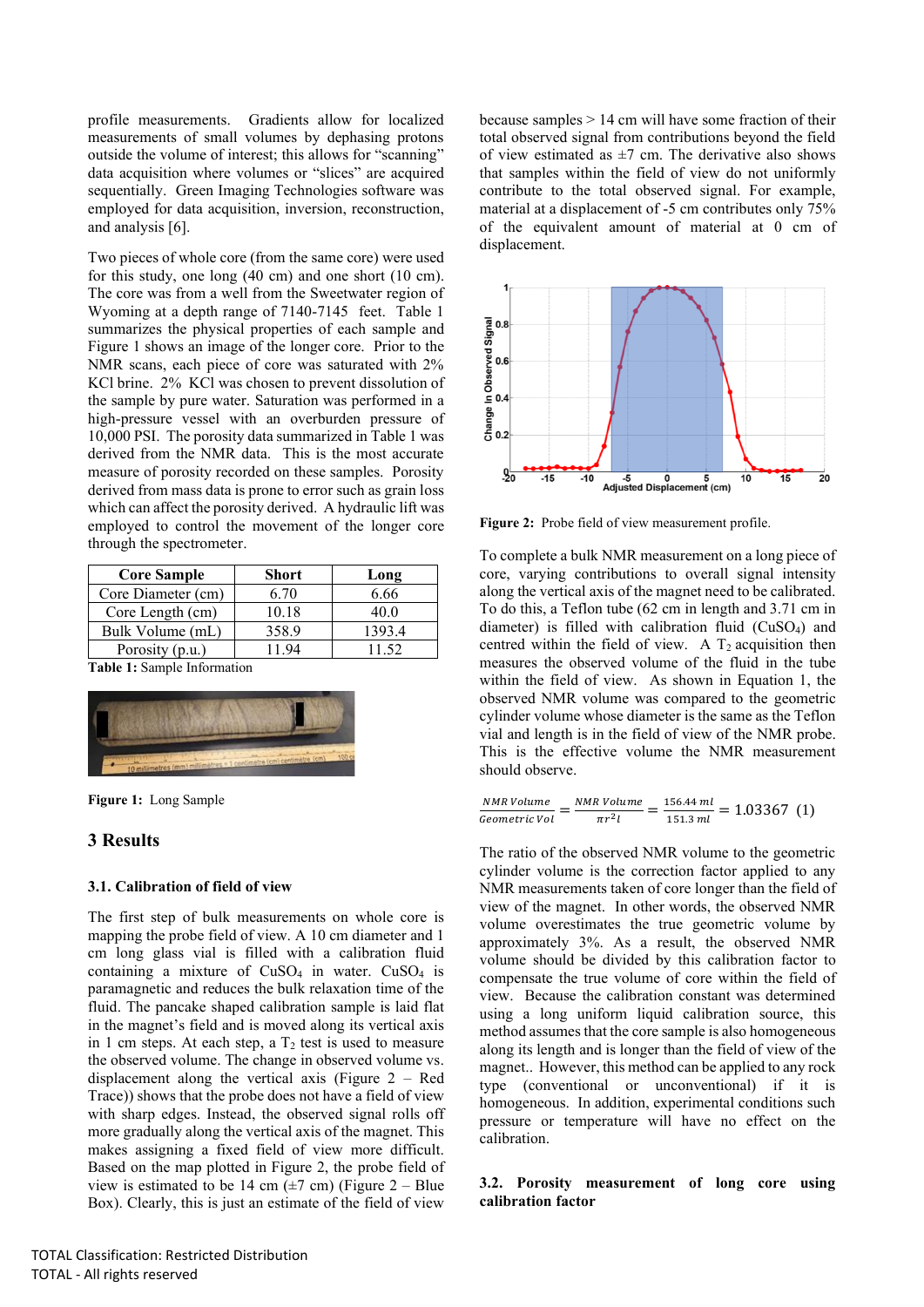To test the validity of employing a correction factor to determine the porosity of long core samples, validation measurements are performed on the two samples described in Table 1. First, the short sample is placed in the magnet and its  $T_2$  distribution is measured (Figure 3 – red trace). The derived pore volume is then divided by the samples bulk volume to give a porosity of 11.94 p.u. The length of the short sample is completely within the field of view of the NMR probe, so no correction factor is needed to account for signal contributions outside the field of view.

Next, the long sample is placed in the magnet and its  $T_2$ distribution is measured (Figure 3 – Blue Trace). The measured pore volume is divided by the geometric volume of the field of view (Geometric Volume =  $\pi r^2$ ] =  $\pi (6.66 \text{ cm})^2 (14 \text{ cm}) = 487.7 \text{ ml}$ . Note that we are dividing by the geometric volume of the field of view here and not the bulk volume of the sample. This is necessary because the sample extends beyond the field of view of the magnet. Because the sample length is beyond the NMR probe field of view, the pore volume is also divided by the correction factor. The porosity of the long core sample is determined to be 11.52 p.u. The good agreement between the porosity derived for the long and short samples validates employing the calibration method for bulk measurements on samples longer than the probe's field of view.



**Figure 3:** T<sub>2</sub> relaxation time distribution of long and short core samples

Figure 4 shows the  $T_1 - T_2$  distributions of the long and short samples.  $T_1 - T_2$  maps are also bulk measurements so the same calibration factor employed to correct the  $T_2$ distributions can be employed to rectify the long core data. Employing the correction factor the porosity determined for the long sample from the  $T_1 - T_2$  data was 12.07 p.u. which was in good agreement with the porosity derived from the  $T_1 - T_2$  data of the short sample (12.53) p.u.) More importantly, the two maps plotted in Figure 4 are almost identical. This means  $T_1 - T_2$  maps can be effectively employed for core analysis such as fluid typing.



Figure 4: T<sub>1</sub>-T<sub>2</sub> maps of long and short core samples. The similarity between the plots validates the normalization techniques for samples exceeding the NMR's probe field of view.

While employing a correction factor to NMR relaxation measurements on whole core samples is effective and accurate, it is far from ideal. As mentioned earlier, it assumes homogenous core samples and any heterogeneity will lead to inaccurate results. For example, the small differences observed in the  $T_2$  distributions (Figure 3) and the  $T_1$ - $T_2$  maps (Figure 4) for the long vs. short core samples can be attributed to inhomogeneity of the sample. Figure 1 shows that our sample was not perfectly homogeneous. Additionally, correction factors cannot be applied to NMR images, i.e. it's not effective for regions close to the ends of the core. The correction method assumes that there is sufficient material on either side of the field of view. If not, then the assumptions made in determining the correction factor are invalidated.

#### **3.3. Region of interest selection for whole core measurement**

Because of the shortcomings of the calibration method just outlined, an exploration of a method for a region of interest selection of long core samples was examined based on insights developed by Vashee et al. [4]. These techniques can be applied to any NMR/MRI pulse sequence allowing any bulk or imaging technique to be adapted for long core samples. In our case, validation began by applying it to one-dimensional saturation profiles. Saturation profile measurements produce a 1D image of a rock core by collapsing (or summing) the signal in the 2nd and 3rd dimension. . There are several different methods to acquire a one-dimensional profile [2,3] and an out of volume suppression technique can be applied to most of them. Without this suppression, samples that extend beyond the useable volume of the probe and/or linear region of the magnetic field gradients will create profiles that are unusable, as signal from outside the probe folds back into the measured profile, making the profile useless. The black trace in Figure 5 shows a saturation profile acquired on the long core sample without the out of volume suppression turned on.